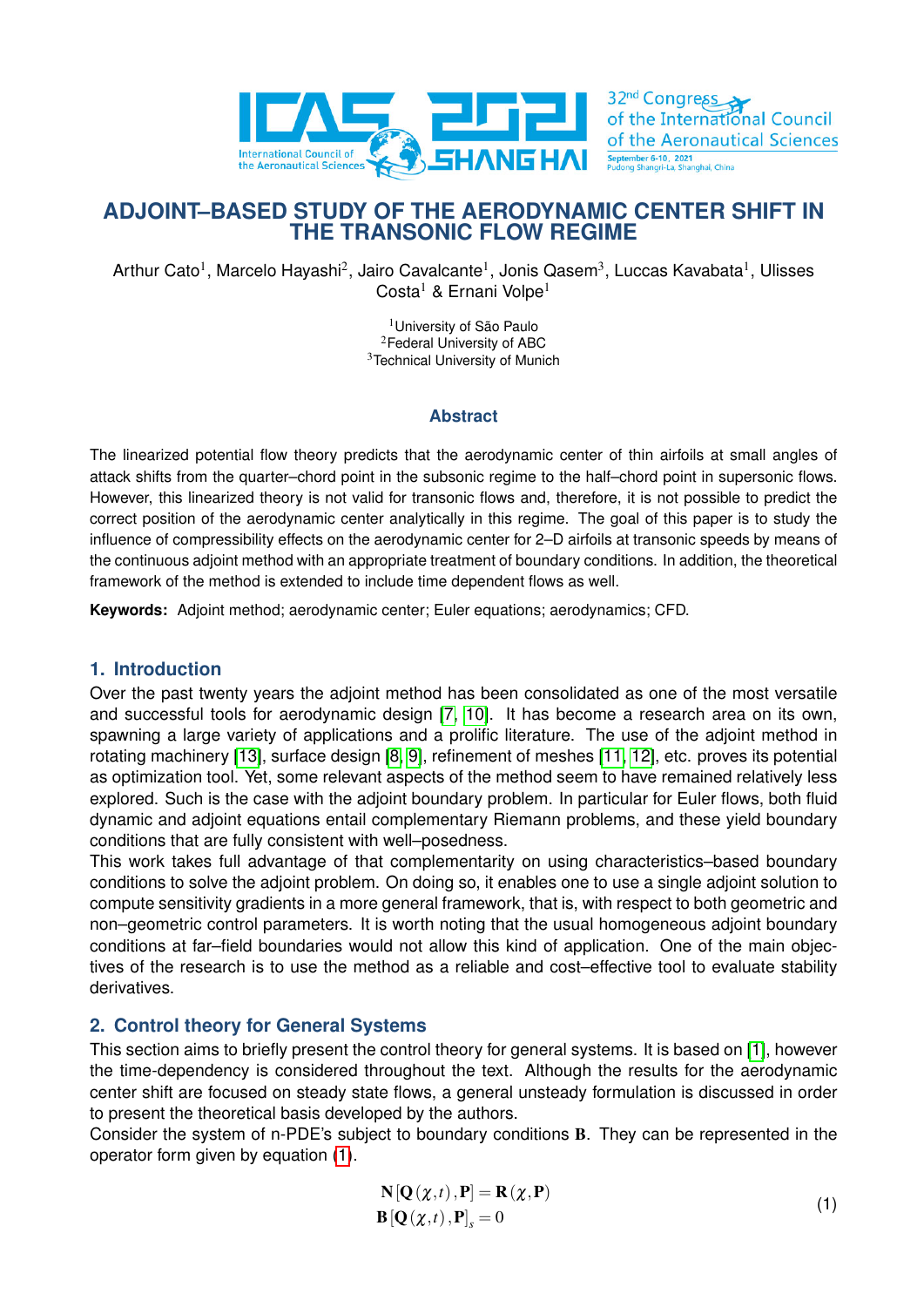The vector Q represents the coordinates in the state space of a point  $\chi$  from the phase space. The vector P contains the set of control parameters.

$$
\mathbf{Q}(\chi) = [\mathcal{Q}_1(\chi), ..., \mathcal{Q}_n(\chi)]
$$
  
\n
$$
\mathbf{P}(\chi) = [P_1(\chi), ..., P_m(\chi)]
$$
  
\n
$$
\chi = (\chi_1, ..., \chi_i)
$$
\n(2)

The traditional approach used on design problems relies on writing the system of PDE's as function of the control parameters; usually, they correspond to the geometric parameters of the aerodynamic surface. However, one can notice that the boundary condition operator **B** is also explicitly written as a function of  $P$  in this work. The idea behind it is to expand the types of control parameters that can be chosen, in other words, it opens up the possibility to compute non-geometric sensitivities associated to physical parameters at the permeable boundaries (e.g. temperature, pressure etc.).

<span id="page-1-0"></span>The measure of merit to be improved in aerodynamics is usually described as an integral of the flow variables over the surface. In unsteady flows, the functional can be evaluated as a time-average over a certain period  $T = t_f - t_o$  as in equation [\(3\)](#page-1-0).

$$
I[\mathbf{Q},\mathbf{P}] = \frac{1}{T} \int_{t_0}^{t_f} \int_{\chi} \mathcal{F}[\mathbf{Q}(\chi,t), \mathbf{P}(\chi,t), \chi] d\chi dt \tag{3}
$$

The first variation of the measure of merit yields:

$$
\delta I = \frac{1}{T} \left[ \int_{t_0}^{t_f} \int_{\chi} \mathscr{F}'_{\mathbf{Q}} \delta \mathbf{Q} d\chi dt + \int_{t_0}^{t_f} \int_{\chi} \mathscr{F}'_{\mathbf{P}} \delta \mathbf{P} d\chi dt \right]
$$
(4)

The first and second terms of the RHS are usually denoted, respectively, as δ*I*<sup>Q</sup> and δ*I*P. The term δ*I*<sup>P</sup> is the variation associated to the parametric change; and it has a closed form for many cases. On the other hand, the term  $\delta I_0$  is more difficult to be computed since  $\delta Q$  is unknown, it depends on the flow solution.

The term  $\delta I_0$  can be computed through different flow simulations. Alternatively, if one is able to guarantee that all the  $\delta Q$  are realizable, then there is no need for additional simulations. In order to do it the governing equations are imposed as constraints to the variational problem with the Lagrande multipliers Φ, Ψ and a. It yields to the augmented functional:

<span id="page-1-1"></span>
$$
G = I[Q, P] - \langle \Phi, N - R \rangle - \langle \Psi, B \rangle_s - \langle a, P - P_0 \rangle \tag{5}
$$

The second and third terms on the RHS are the constrains originated from the system equations and its boundary conditions. The fourth term restrains the set of control parameters to a given configuration baseline  $P_0$  of prescribed values. The symbol  $\langle \cdot, \cdot \rangle$  is the inner product defined as follows:

$$
\langle \mathbf{F}, \mathbf{G} \rangle = \int_{\Omega} \mathbf{F} \cdot \mathbf{G} d\Omega = \int_{t_0}^{t_f} \int_{\mathcal{D}} \mathbf{F} \cdot \mathbf{G} d\mathcal{V} dt
$$
  

$$
\langle \mathbf{F}, \mathbf{G} \rangle_S = \int_{\partial \Omega} \mathbf{F} \cdot \mathbf{G} d\Omega = \int_{t_0}^{t_f} \int_S \mathbf{F} \cdot \mathbf{G} dS dt
$$
 (6)

One can take the differentials of equations [\(1\)](#page-0-0) to find a local optimum for the variational problem. From [\(1\)](#page-0-0):

$$
L\delta Q = S\delta P
$$
  
\n
$$
B'_{Q}\delta Q = -B'_{P}\delta P
$$
\n(7)

Where  ${\bf L}\equiv {\bf N}_Q'$  and  ${\bf S}\equiv {\bf R}_\alpha'-{\bf N}_\alpha'.$  One can equally define them in terms of their components:

$$
L_{kr} = (N_k)_{Q_r}^{\prime} \qquad k = 1, ..., n; \quad r = 1, ..., n
$$
  
\n
$$
S_{kr} = (Q_k)_{P_r}^{\prime} - (N_k)_{P_r}^{\prime} \qquad k = 1, ..., n; \quad r = 1, ..., m
$$
 (8)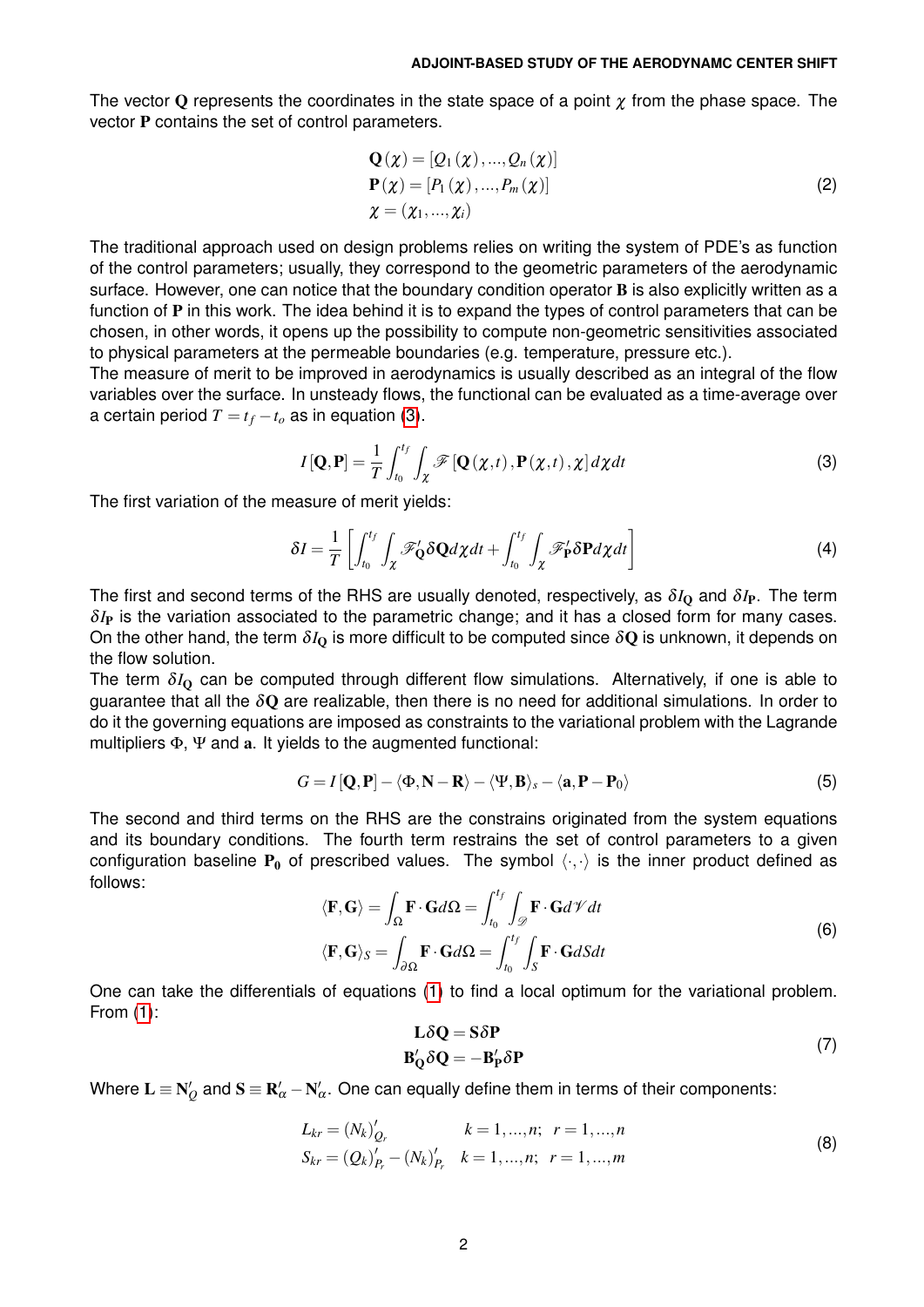The first variation of the augmented functional can be computed by taking the Gâteaux variations of each term from equation [\(5\)](#page-1-1):

$$
\delta G = \langle \mathcal{F}'_{Q}, \delta Q \rangle + \langle \mathcal{F}'_{P}, \delta P \rangle - \langle \delta \Phi, N - R \rangle - \langle \Phi, L \delta Q \rangle + + \langle \Phi, S \delta P \rangle - \langle \delta \Psi, B \rangle_{s} - \langle \Psi, B'_{Q} \delta Q \rangle_{s} + - \langle \Psi, B'_{P} \delta P \rangle_{s} - \langle \delta a, P - P_{0} \rangle - \langle a, \delta P \rangle
$$
\n(9)

One can integrate by parts the term  $\langle \Phi, L\delta Q \rangle$ :

$$
\langle \Phi, L\delta Q \rangle = \langle L^* \Phi, \delta Q \rangle - P [\Phi, \delta Q]_s \tag{10}
$$

The expression above introduces the adjoint operator of L, represented by a  $L^\star$ . The term  $P[\Phi,\delta \mathbf{Q}]_s$ is called bilinear concomitant and it is computed as an inner product; it can be decomposed into two parts:

<span id="page-2-0"></span>
$$
P[\Phi, \delta \mathbf{Q}]_s = \langle P_1(\Phi), \mathbf{B}_\mathbf{Q}' \delta \mathbf{Q} \rangle_s + \langle \mathbf{B}^\star(\Phi), \mathbf{M} \delta \mathbf{Q} \rangle_s \tag{11}
$$

The first product is between  $P_1(\Phi)$  and the linearized boundary operator  $\bf{B}_Q'\delta Q$ . The second one introduces the adjoint boundary operator  $\mathbf{B}^\star(\Phi)$  and  $\mathbf{M} \delta \mathbf{Q}.$  The operator  $\mathbf{M}$  must be linearly independent from  $\mathbf{B}_\mathcal{Q}^\prime$ . It should be highlighted that both the decomposition of the bilinear concomitant and  $\mathbf M$ are not unique [\[1\]](#page-9-0). Finally,  $\delta G$  can be expressed as:

$$
\delta G = -\langle \delta \Phi, \mathbf{N} - \mathbf{R} \rangle - \langle \delta \Psi, \mathbf{B} \rangle_s - \langle \delta \mathbf{a}, \mathbf{P} - \mathbf{P}_0 \rangle - \langle \mathbf{L}^* \Phi - \mathscr{F}'_{\mathbf{Q}}, \delta \mathbf{Q} \rangle + \n- \langle \Psi, \mathbf{B}'_{\mathbf{Q}} \delta \mathbf{Q} \rangle_s - [\langle P_1 (\Phi), \mathbf{B}'_{\mathbf{Q}} \delta \mathbf{Q} \rangle_s + \langle \mathbf{B}^* (\Phi), \mathbf{M} \delta \mathbf{Q} \rangle_s] + \langle \Phi, \mathbf{S} \delta \mathbf{P} \rangle + \n\langle \mathscr{F}'_{\mathbf{P}}, \delta \mathbf{P} \rangle - \langle \Psi, \mathbf{B}'_{\mathbf{P}} \delta \mathbf{P} \rangle_s - \langle \mathbf{a}, \delta \mathbf{P} \rangle
$$
\n(12)

And for the local optimums of the augmented functional:

$$
\delta G = 0 \ \ \forall \{\delta \mathbf{Q}, \delta \mathbf{P}, \delta \Phi, \delta \Psi, \delta \mathbf{a}\} \in \{\text{locus of realizability}\}\
$$

As explained in [\[1\]](#page-9-0), the following condition have to be achieved:

1. The governing equations are satisfied along with the specified boundary conditions as in [\(1\)](#page-0-0). The parameter vector corresponds to the baseline configuration  $P = P_0$ . This implies in the annulment of the three first terms from equation [\(12\)](#page-2-0).

2. If

$$
\Psi = -P_1 \left( \Phi \right) \tag{14}
$$

then the fifth and sixth terms are cancelled and the vector  $\Psi$  can be written in function of  $\Phi$ .

3. The adjoint equation and the adjoint boundary conditions are satisfied for Φ:

$$
\mathbf{L}^* \Phi - \mathscr{F}'_Q = 0
$$
  

$$
\mathbf{B}^* (\Phi) = 0
$$
 (15)

4. The vector a is given by:

$$
\langle \mathbf{a}, \delta \mathbf{P} \rangle = \langle \Phi, \mathbf{S} \delta \mathbf{P} \rangle + \langle \mathcal{F}'_{\mathbf{P}}, \delta \mathbf{P} \rangle - \langle \Psi, \mathbf{B}'_{\mathbf{P}} \delta \mathbf{P} \rangle_{s}
$$
(16)

which gathers the remaining terms when  $\delta G = 0$ .

The last condition gives the realizable part of the sensitivity gradient, meaning  $\langle a, \delta P \rangle = \delta I$ . The proof of this statement can be found in [\[1\]](#page-9-0).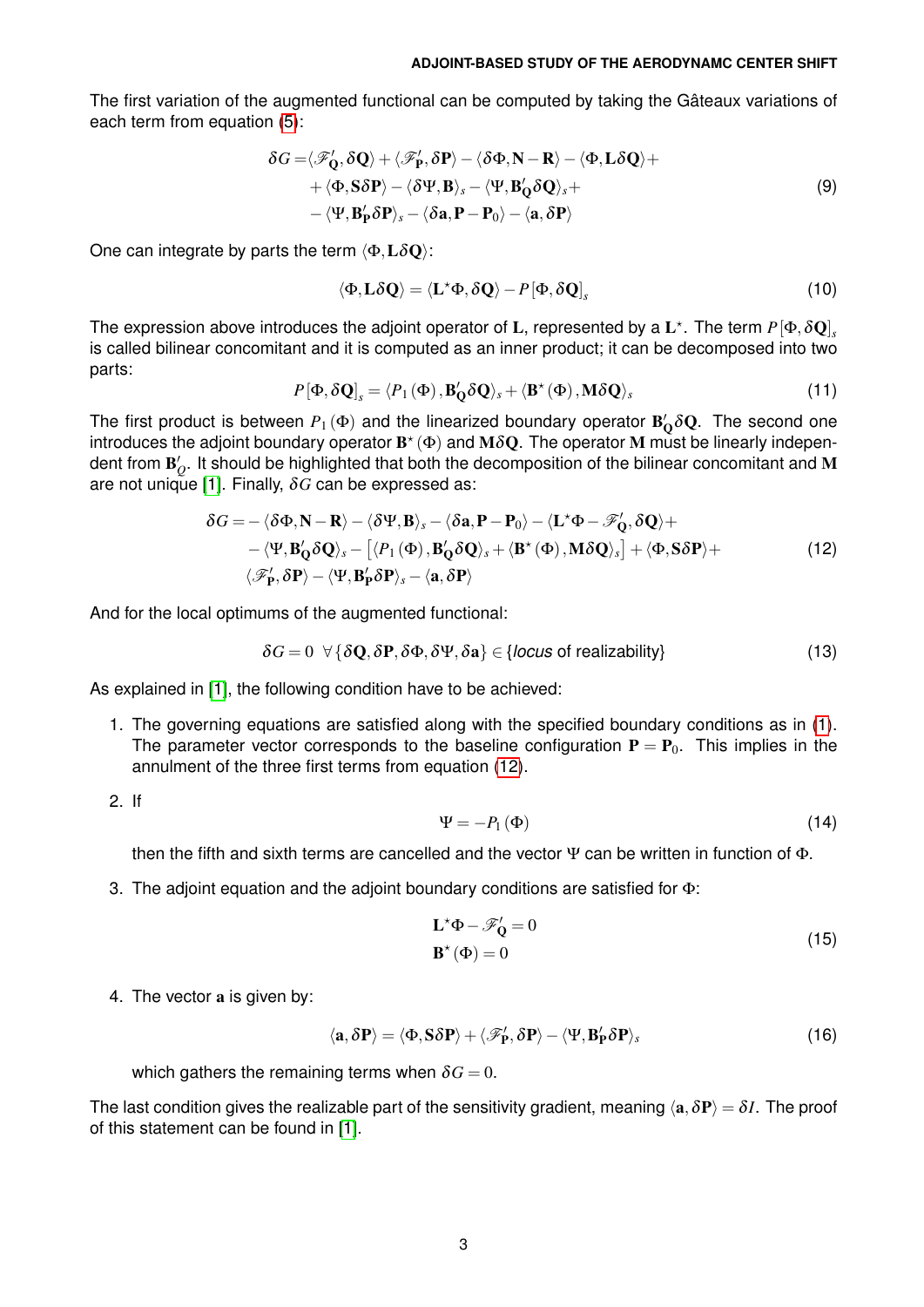### **3. Time-dependent Adjoint Method applied to Compressible Euler Equations**

The further development is an extension of the work done in [\[4\]](#page-9-1) and [\[3\]](#page-9-2). The adjoint method is applied to the Euler equations as formulated in the previous section; however, one can notice two generalizations presented here which are different from the previous cited works: first, the method is applied to the time-dependent Euler equations; second, the control parameters can be associated with the inflow and outflow boundaries. The former consideration leads to a time-dependent adjoint method and the latter one allows one to compute sensitivities with respect to parameters at the outflow and not only at the inflow.

Equation [\(17\)](#page-3-0) represents the Euler equations in a general system of coordinates ξ *k* .

<span id="page-3-0"></span>
$$
\frac{\partial (JQ_{\alpha})}{\partial t} + \frac{\partial F_{\alpha}^{k}}{\partial \xi^{k}} = 0
$$
\n(17)

Where *J* is the transformation Jacobian for different coordinates. The state vector *Q*<sup>α</sup> and the flux vector  $f_\alpha^{k'}$  are:

<span id="page-3-1"></span>
$$
Q_{\alpha} \Rightarrow \left(\frac{\rho}{\rho u^{i'}}\right) \, ; \, f_{\alpha}^{k'} \Rightarrow \left(\frac{\rho u^{k'}}{\rho u^{i'k'} + \rho g^{i'k'}}\right) \tag{18}
$$

Where  $e = \rho \left( e_i + \frac{\mathbf{u} \cdot \mathbf{u}}{2} \right)$  $\frac{1}{2}$ ) and  $e_i$  is the specific internal energy, and  $g^{i'k'}$  is the metric tensor, which is the identity matrix in Cartesian coordinates.

One can write the augmented functional as:

$$
G = \underbrace{\frac{1}{T} \int_{t_0}^{t_f} \int_{b_w} \mathcal{F}[\mathbf{Q}, \mathbf{P}] \left| \frac{dS'}{dS} \right| dSdt}_{I} + \underbrace{\left\langle \phi_{\alpha}, \frac{\partial (JQ_{\alpha})}{\partial t} + \frac{\partial F_{\alpha}^k}{\partial \xi^k} \right\rangle}_{I_1} + \underbrace{\left\langle \Psi, \mathbf{B} \right\rangle_s}_{I_2} + \underbrace{\left\langle \mathbf{a}, \mathbf{P} - \mathbf{P}_0 \right\rangle}_{I_3}
$$
(19)

The term denoted by *I* is the measure of merit and it is written explicitly in a integral to highlight the fact that it is a time-averaged measure; the ratio of areas  $\frac{dS'}{dS}$  shows the change of coordinates and the subscript *b<sup>w</sup>* stands for the wall boundary. By proceeding as described before, the variation of the augmented functional can be written for the unsteady Euler equations:

$$
\delta G = \underbrace{\left\langle \delta \phi_{\alpha}, \frac{\partial (JQ_{\alpha})}{\partial t} \right\rangle + \left\langle \delta \phi_{\alpha}, \frac{\partial F_{\alpha}^{k}}{\partial \xi^{k}} \right\rangle}_{(I) \text{ Physical problem}}
$$
\n
$$
= \underbrace{\left\langle \frac{\partial \phi_{\alpha}}{\partial t}, (J \delta Q_{\alpha}) \right\rangle - \left\langle \frac{C_{\alpha\beta}^{k}}{J} \frac{\partial (J\phi_{\alpha})}{\partial \xi^{k}}, \delta Q_{\beta} \right\rangle}_{(II) \text{ Adjoint equation}}
$$
\n
$$
\underbrace{\left\langle \psi_{\alpha} \frac{\partial B_{\alpha}}{\partial Q_{\beta}} + \phi_{\alpha} C_{\alpha\beta}^{k} n_{k}, \delta Q_{\beta} \right\rangle}_{(III) \text{ Adjoint equation}}
$$
\n
$$
\underbrace{\left\langle \psi_{\alpha} \frac{\partial B_{\alpha}}{\partial Q_{\beta}} + \phi_{\alpha} C_{\alpha\beta}^{k} n_{k}, \delta Q_{\beta} \right\rangle}_{(III) \text{ Adjoint boundary conditions}}
$$
\n
$$
\underbrace{\left\langle \frac{\partial \mathcal{F}}{\partial Q_{\alpha}} \left| \frac{dS'}{dS} \right| + \frac{\partial p}{\partial Q_{\alpha}} \left[ \phi_{i'+1} J \beta_{i'}^{2} n_{2} \right], \delta Q_{\alpha} \right\rangle}_{(IV) \text{ Time condition}}
$$
\n
$$
\underbrace{\left\langle \phi_{\alpha}, \delta \left( J \beta_{i'}^{k} \right) f_{\alpha}^{j} n_{k} \right\rangle_{s_{i}} + \left\langle \phi_{\alpha}, \delta \left( J \beta_{i'}^{k} \right) f_{\alpha}^{j} n_{k} \right\rangle_{s_{o}}}_{(V) \text{ Adjoint gradient}}
$$
\n
$$
\underbrace{\left\langle \phi_{\alpha}, \frac{\partial (Q_{\alpha} \delta J)}{\partial t} \right\rangle - \left\langle \delta \left( J \beta_{i'}^{k} \right), \frac{f_{\alpha}^{j}}{J} \frac{\partial (J \phi_{\alpha})}{\partial \xi^{k}} \right\rangle + \left\langle p, \left[ \phi_{i'+1} \delta \left( J \beta_{i'}^{2} \right) n_{2} \right] \right\rangle_{b_{w}}}_{(V) \text{ Adjoint gradient}}
$$
\n
$$
\underbrace{\left\langle
$$

(V) Adjoint gradient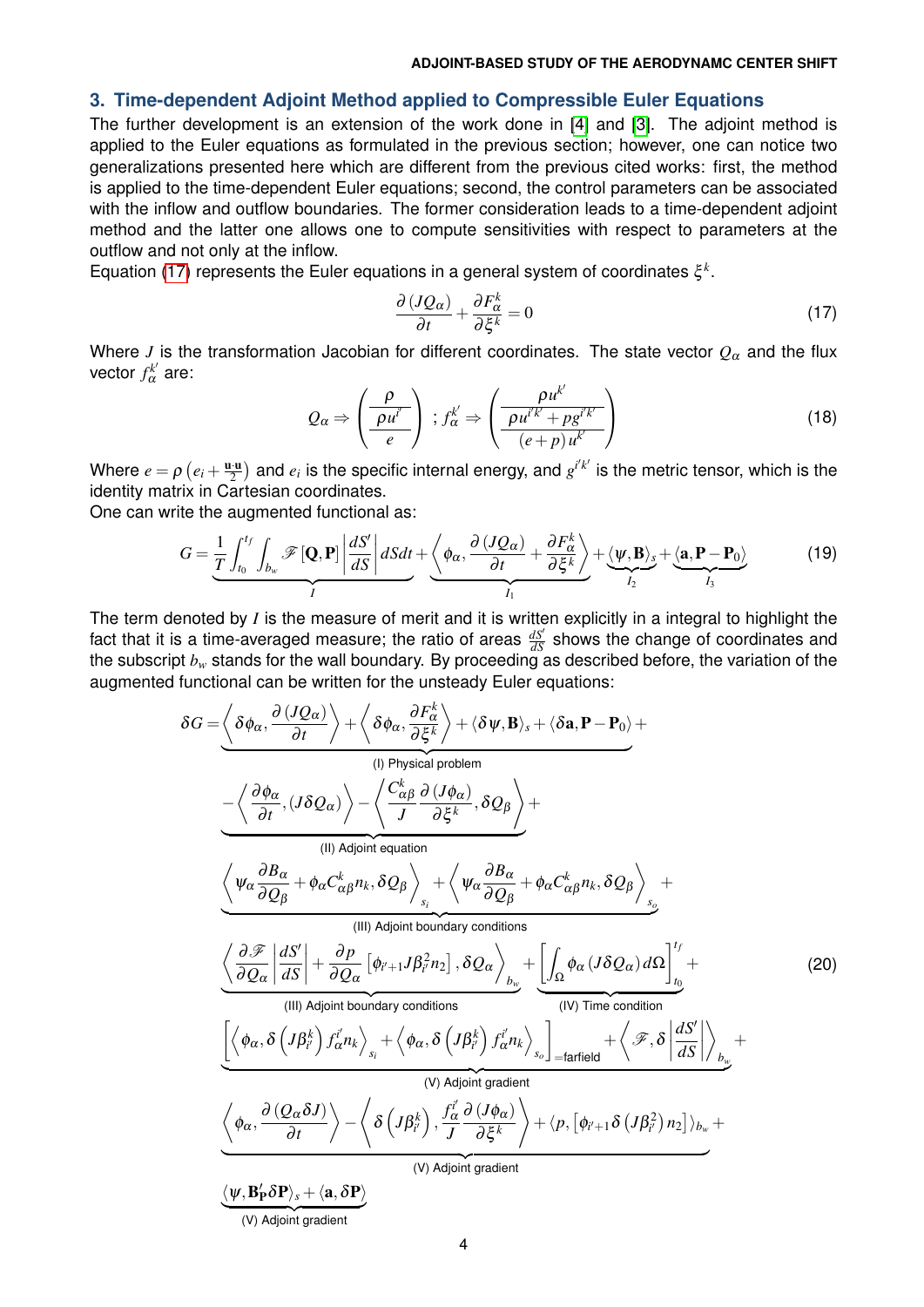As it can be seen, the final form of equation [\(20\)](#page-3-1) is slightly different from the previous works [\[4,](#page-9-1) [3\]](#page-9-2). In equation [\(20\)](#page-3-1),  $\beta_{i'}^k$  is the transformation between Cartesian and transformed space,  $C_{\alpha\beta}^k$  are the generalized Jacobian flux matrices,  $f_\alpha^{i'}$  $\alpha \overline{\alpha}$  is the flux vector in Cartesian coordinates. Each set of terms in this equation characterises a determined part of the overall problem. Particularly, the term (V) consists of the sensitivity gradient. If one wants to compute the sensitivities related to the inflow and outflow with no geometry variations, term (V) becomes simply:

<span id="page-4-1"></span>
$$
\langle \mathbf{a}, \delta \mathbf{P} \rangle = \begin{cases} -\langle \psi, \mathbf{B}_{\mathbf{P}}' \delta \mathbf{P} \rangle_{s_i} & \text{(sensitivity with respect to an inflow parameter)}\\ -\langle \psi, \mathbf{B}_{\mathbf{P}}' \delta \mathbf{P} \rangle_{s_o} & \text{(sensitivity with respect to an outflow parameter)} \end{cases} \tag{21}
$$

### **4. Adjoint Contour Problem**

Some novel developments have been built on what was accomplished in [\[4,](#page-9-1) [3\]](#page-9-2) and, hence, on what was originally proposed for the present work. The adjoint Euler problem has since been extended to time–dependent flows, and to evaluate the sensitivity with respect to the outflow boundary condition, namely the static pressure on that boundary. Now both inflow and outflow boundary conditions can be parameterized, controlled and time-dependent. We are, as yet, in the process of implementing these new resources in the computation of stability derivatives. Nonetheless, we have decided to discuss their derivation in what follows, and to include a simple, yet illustrative application of it in Sec. [5.2.](#page-7-0)

## 4.1 Time Conditions

The time condition comes from the annulment of term (IV) in equation [\(20\)](#page-3-1). It is presented below:

<span id="page-4-0"></span>
$$
(\text{IV}) = \left[ \int_{\Omega} \phi_{\alpha} \left( J \delta Q_{\alpha} \right) d\Omega \right]_{t_0}^{t_f} = 0 \tag{22}
$$

It is interesting to work with the adjoint problem in terms of the variable  $t^* = t_f - t$ , which can be associated with a reversion in time. Consequently, the adjoint equations given in terms of *t* ? have an hyperbolic behavior complementary to the Euler's equations, where their difference lies in the signal of the convective term.

As the initial condition of the physical problem is imposed, one can see that  $\delta Q_{\alpha}|_{t_0} = 0$ . Due to equation [\(22\)](#page-4-0), the volume integral at time  $t_f$  is also null. As  $t_0^\star=t_f$  and  $t_f^\star=t_0$ , the initial condition of the adjoint equation is simply:

$$
\phi_{\alpha}|_{t_f = t_0^*} = 0 \text{ everywhere} \tag{23}
$$

The initial condition of the adjoint problem corresponds to the final condition of the physical problem.

### 4.2 Boundary Conditions

The adjoint boundary conditions for steady flows are discussed in the works [\[6,](#page-9-3) [2,](#page-9-4) [4,](#page-9-1) [3\]](#page-9-2). Unsteady flows are subject to the exact same adjoint boundary conditions [\[3\]](#page-9-2), with the only change that one must integrate them in reverse time as well. To that end, one must keep track of the whole time evolution of the physical problem. In this work we introduce the appropriate form for active control of the outflow boundary, which is presented below.

The number of conditions imposed depends on the flow regime and, therefore, they are analyzed separately. For the supersonic outlet, there are four physical characteristics (in two dimensions) that travel from the inside to the outside of the domain; thus, four adjoint characteristics travel from the outside to the inside. There are four adjoint conditions to be imposed [\[4\]](#page-9-1):

$$
\varphi_i|_{s_o}=0\tag{24}
$$

One physical condition must be imposed at the subsonic outlet. On the other hand, three adjoint conditions must be imposed and one is determined by the flow solution in the interior of the domain. The static pressure is usually chosen as the outlet condition and it can be described by a function controlled through the parameters  $P^k_p$ :

$$
\text{Outlet property}\left\{p = f_p\left(x, y, z, t, P_p^k\right)\right\} \tag{25}
$$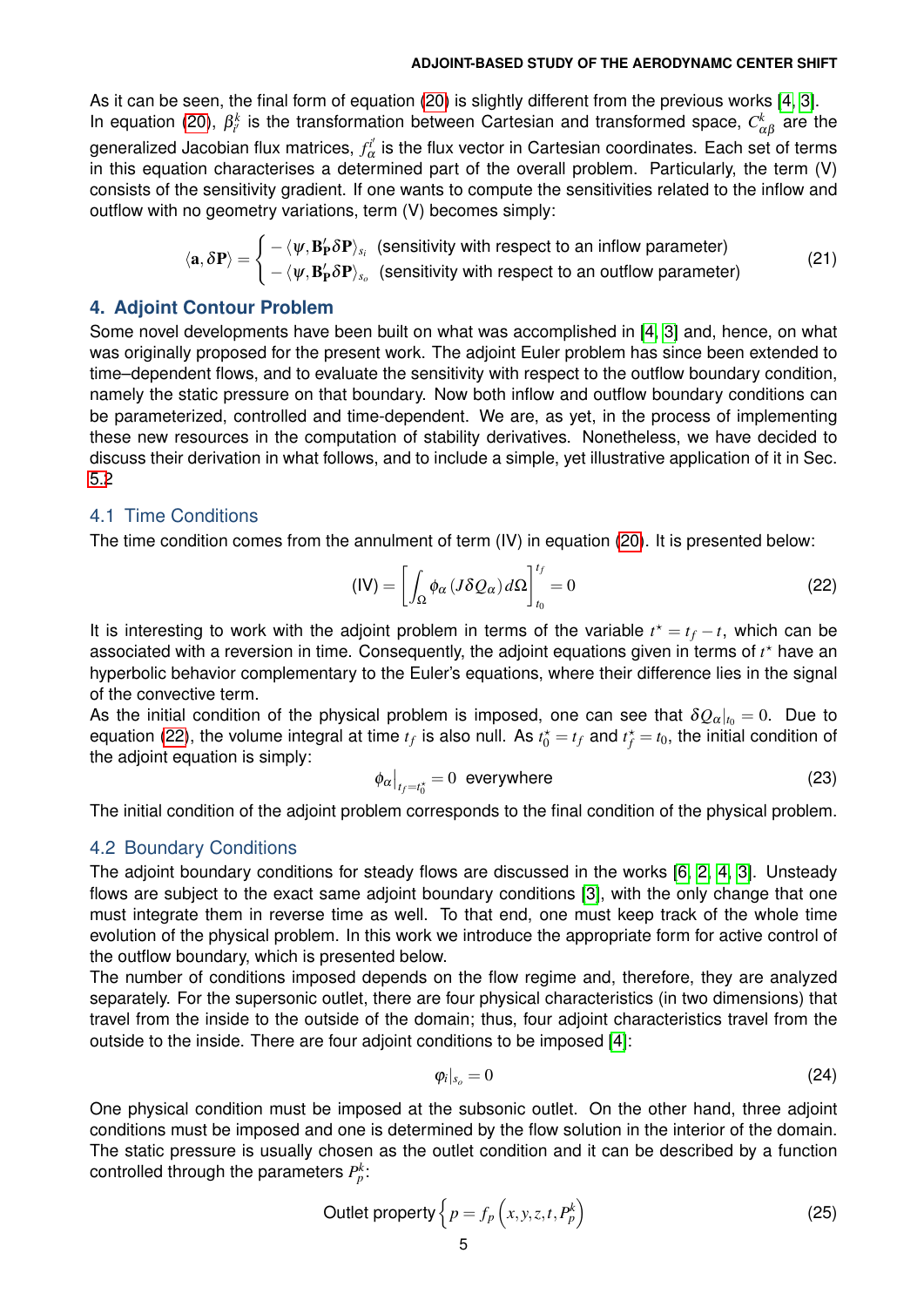The static pressure can be written in terms of the primitive variables  $Q_1, Q_2, Q_3$  and  $Q_4$ . The linearized form of this function can be presented in the convenient matrix form of equation [\(26\)](#page-5-0).

$$
\underbrace{\begin{bmatrix} 0 & 0 & 0 & 0 \\ 0 & 0 & 0 & 0 \\ 0 & 0 & 0 & 0 \\ \frac{(u^2+v^2)}{2} & -u & -v & 1 \end{bmatrix}}_{\mathbf{B}_{\mathbf{Q}}} \underbrace{\begin{bmatrix} \delta Q_1 \\ \delta Q_2 \\ \delta Q_3 \\ \delta Q_4 \end{bmatrix}}_{\delta \mathbf{Q}} = -\underbrace{\begin{bmatrix} 0 \\ 0 \\ 0 \\ \frac{1}{\gamma-1} \frac{\partial f_p}{\partial P_p} \end{bmatrix}}_{\mathbf{B}_{\mathbf{P}}} \underbrace{\begin{bmatrix} \delta P_p \end{bmatrix}}_{\delta \mathbf{P}} \tag{26}
$$

The matrix  $B_Q'$  is essentially the same as the one found in [\[4\]](#page-9-1). The interesting fact is that, although that work did not consider a controlled outlet, one could apply the same adjoint boundary condition from that reference. The boundary condition for the geometric case can be used for the present one:

<span id="page-5-0"></span>
$$
\begin{cases}\n\varphi_1 - C_1 \varphi_4 = 0 \\
\varphi_2 - C_2 \varphi_4 = 0 \\
\varphi_3 - C_3 \varphi_4 = 0\n\end{cases}
$$
\n(27)

The coefficients  $C_i$  depend on flow properties at time  $t = t_f - t^*$ . In terms of operator, the adjoint boundary conditions can be translated as:

$$
\mathbf{B}^* = \begin{bmatrix} 1 & 0 & 0 & -C_1 \\ 0 & 1 & 0 & -C_2 \\ 0 & 0 & 1 & -C_3 \\ 0 & 0 & 0 & 0 \end{bmatrix}
$$
 (28)

The gradient with respect to an outflow parameter can be computed substituting the  $B'_P$  from equation [\(26\)](#page-5-0) in equation [\(21\)](#page-4-1).

### **5. Results**

The adjoint problem thus formulated is used to compute the derivatives of the lift and pitching moment with respect to the angle of attack for different Mach numbers. The airfoils profiles used are the NACA 0012 and RAE 2822. The present approach allows one to find the aerodynamic center shift according to the Mach number.

The sensitivity gradients for steady flows are compared to their finite differences counterparts, in a validation procedure that is similar to that presented in previous works. The adjoint method proposed for steady state cases and the code used are validated in [\[5,](#page-9-5) [6,](#page-9-3) [2,](#page-9-4) [4,](#page-9-1) [3\]](#page-9-2). A test case for the time dependent formulation of the adjoint method for non-geometric parameters is included at the end of the section.

# 5.1 Aerodynamics Center Shift

This approach opens up the possibility of employing the adjoint method to assess the sensitivity of a given measure of merit with respect to changes in aerodynamic variables as the Mach number, in addition to the usual geometry–design applications. Figure [1](#page-6-0) shows, for instance, gradients of nondimensional lift, *L*, and pitching moment about the leading edge,  $M_{\text{le}}$ , with respect to the angle of attack,  $\alpha$ , for the NACA 0012 profile at zero angle of attack, as functions of the far-field Mach numbers. The values of the gradients were also computed with finite differences for the values of Mach 0.5, 0.6, 0.7, 0.8, 0.9 and 1.0.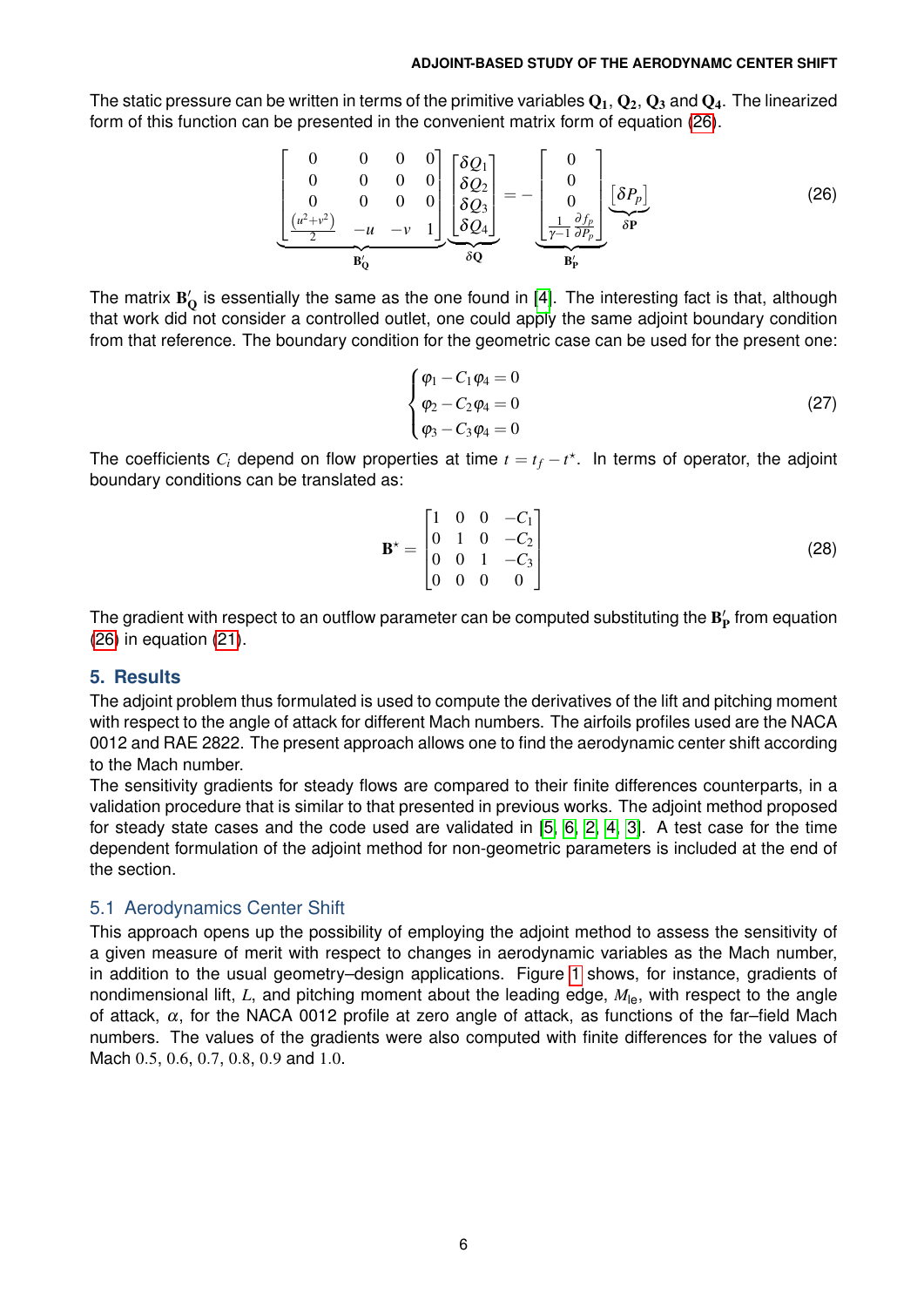<span id="page-6-0"></span>

(a) Gradient of the nondimensional lift with respect to the angle of attack.



(b) Gradient of the nondimensional pitching moment about the leading edge with respect to the angle of attack.

Figure 1 – NACA 0012: Sensitivities with respect to the angle of attack.

The continuous adjoint method shows agreement with the finite differences as expected. One of the advantages of the adjoint method is the lower number of simulations it entails; one must do four simulations to compute one point of  $\frac{dL}{d\alpha}$  and one point of  $\frac{dM}{d\alpha}$  with FD, while the same points can be found with three simulations using the adjoint method (the flow solution and two adjoint solutions according to the measure of merit chosen). In problems with a great number of parameters, the FD method can become impracticable.

<span id="page-6-1"></span>Analogous results are plotted for the RAE 2822 in figures [2a](#page-6-1) and [2b.](#page-6-1)



(a) Gradient of the nondimensional lift with respect to the angle of attack.



(b) Gradient of the nondimensional pitching moment about the leading edge with respect to the angle of attack.

Figure 2 – RAE 2822: Sensitivities with respect to the angle of attack.

Note that those sensitivities, given by the adjoint computations, enable one to determine the aerodynamic center position, *x*ac, of the airfoil by the expression:

<span id="page-6-2"></span>
$$
\frac{x_{\rm ac}}{c} = -\frac{(\mathrm{d}M_{\rm le}/\mathrm{d}\alpha)}{(\mathrm{d}L/\mathrm{d}\alpha)}\tag{29}
$$

where *c* is the chord of the airfoil.

Figure [3a](#page-7-1) shows the aerodynamic center shift for the NACA 0012 profile obtained by equation [\(29\)](#page-6-2) and the results from figure [1.](#page-6-0) It is worth noting also that, on using this approach, it is possible to obtain the sensitivity of the aerodynamic center position with respect to the far–field Mach number. The aerodynamic center shift is also computed from the finite differences results. Figure [3b](#page-7-1) shows the aerodynamic center for the RAE 2822.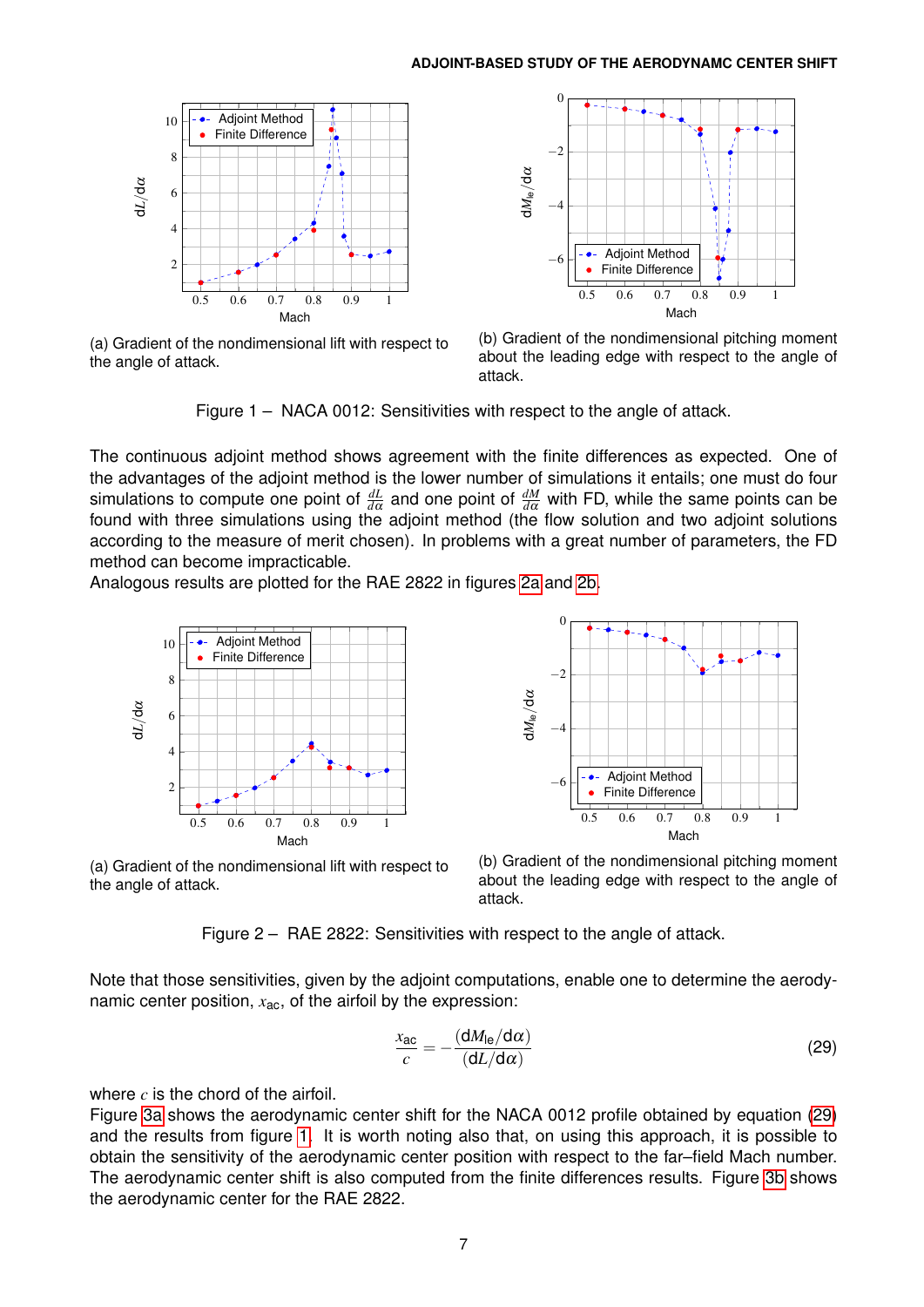<span id="page-7-1"></span>

(a) Aerodynamic center shift of the NACA 0012 profile in transonic flow regime.



(b) Aerodynamic center shift of the RAE 2822 profile in transonic flow regime.



### <span id="page-7-0"></span>5.2 Time-dependent case

<span id="page-7-2"></span>A first result of the unsteady adjoint method for non-geometric parameters is presented. A totally divergent supersonic nozzle with the geometry used in [\[4\]](#page-9-1) is considered due to its simplicity for a preliminary test case. A steady state solution is computed with the inlet conditions given in table [1](#page-7-2) and the outlet condition in table [2.](#page-7-3)

Table 1 – Inlet initial conditions for subsonic flow

| Inlet Conditions (non-dimension) |      |  |
|----------------------------------|------|--|
| Total Pressure                   | 1.01 |  |
| Total Temperature                | 0.75 |  |
| Inlet Angle                      | 0.0  |  |

| Table 2 – Outlet initial condition for subsonic flow |  |  |  |
|------------------------------------------------------|--|--|--|
|------------------------------------------------------|--|--|--|

| Outlet Conditions (non-dimension) |                  |  |
|-----------------------------------|------------------|--|
| Pressure                          | $\parallel$ 0.95 |  |

<span id="page-7-4"></span><span id="page-7-3"></span>This solution is used as initial condition for the time-dependent case. From there, the inlet total pressure becomes a function of time and it can be written as  $p_o(t) = p_{o_i} + A\cdot p_{o_i}\cdot\sin\omega t$ , where  $p_{o_i}$  is the initial total pressure,  $A$  is the amplitude of oscillation and  $\omega$  is the frequency. These are the control parameters of the function. The total pressure is plotted for some frequencies in figure [4.](#page-7-4)



Figure 4 – Inlet stagnation pressure for different frequencies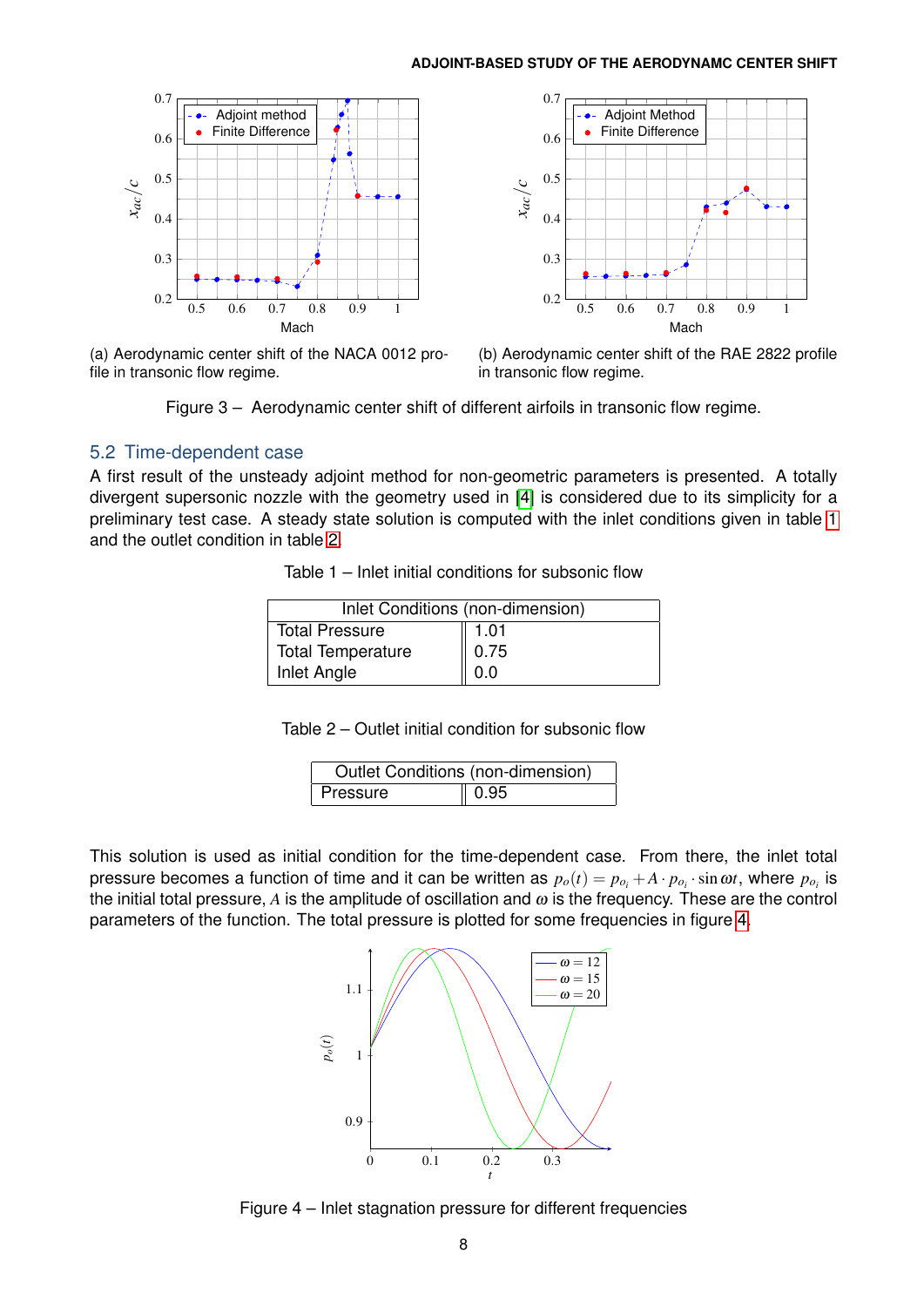All the values, including time, are given in non-dimensional form defined as:

$$
\rho^{+} = \frac{\rho}{\rho_{\infty}} \qquad l^{+} = \frac{l}{l_{0}} \qquad u_{i}^{+} = \frac{u_{i}}{c_{\infty}} \qquad p^{+} = \frac{p}{\rho_{\infty} c_{\infty}^{2}}
$$
\n
$$
t^{+} = \frac{c_{\infty}}{l_{0}} t \qquad T^{+} = \frac{T}{T_{\infty}} \qquad e^{+} = \frac{e}{\rho_{\infty} c_{\infty}^{2}}
$$
\n
$$
(30)
$$

<span id="page-8-0"></span>The measure of merit chosen is the non-dimensional lateral force applied to the nozzle wall and integrated over a given time interval  $T \approx 0.4$ . The sensitivity of the measure of merit with respect to the frequency of the inlet total pressure is then computed with both adjoint method and FD. Fig-ure [5a](#page-8-0) presents the pressure distribution at  $t \approx 0.2385$  for  $\omega = 20$  and figure [5b](#page-8-0) presents  $\Psi_1$  at the corresponding  $t^* \approx 0.1582$ .





Figure 5 – Subsonic divergent nozzle

The computed derivative  $\frac{\partial I}{\partial \omega}$  is shown in figure [6.](#page-9-6) Both results from FD and the time-dependent adjoint method agree. In conclusion, some important aspects should be highlighted: the method proposed can be applied to both internal and external flows; the physical initial condition is computed as solution of a steady state flow, in other words, it belongs to the space of realizable flows and the gradient of the time-averaged functional can be computed for an arbitrary time starting from this point (as long as the solution is time accurate); as the adjoint solution depends on the physical solution at each time step, the latter one needs to be saved entirely (or it must contain enough information for its reconstruction).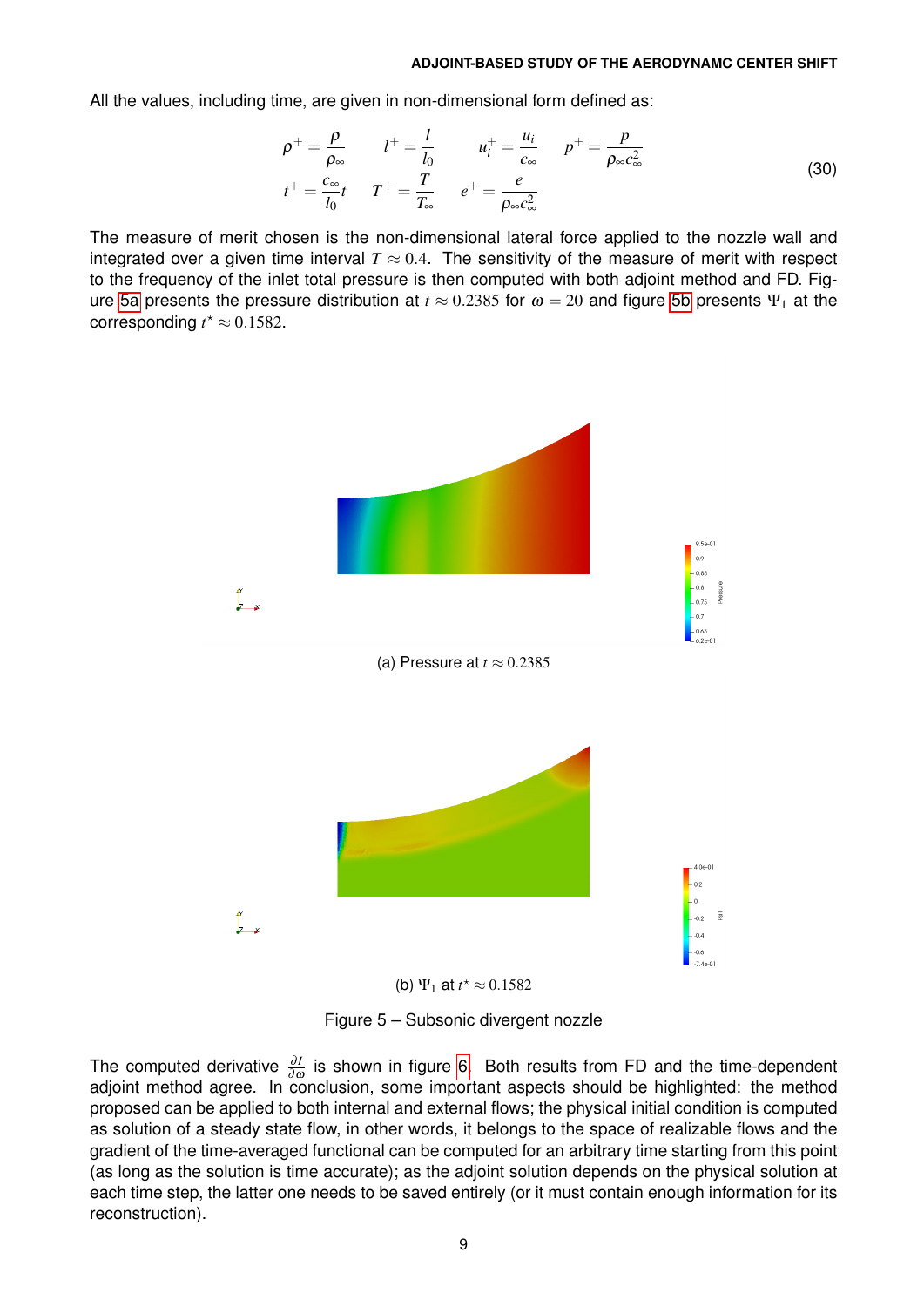<span id="page-9-6"></span>

Figure 6 – Sensitivity of *I* with respect to the oscillation frequency  $\omega$  of the inlet total pressure (subsonic case)

# **6. Conclusion**

The adjoint method used to compute gradients with respect to geometric parameters is a current tool in aerodynamic shape optimization problems; however, its use can be extended to non-geometric parameters as well. The present work shows its capability to compute the aerodynamic center shift for different airfoils with respect to the Mach number. The study indicates that the method can provide reliable results when compared to the finite differences approach with the advantage of less simulations.

The development of the time-depend continuous adjoint method for non-geometric parameters is also developed in the framework of this study. The preliminary results concerning a test case simulation is used as a first validation of the method. Although the method is applied to an internal flow, it can be used to external flows as well. The main difficult lies in the large data storage capacity that is required to keep the whole time evolution of both flow and adjoint solutions.

# **References**

- <span id="page-9-0"></span>[1] Cacuci et al. *Sensitivity theory for general systems of non–linear equations*. In: *Nuclear Science and Engineering* 75 (1980), pp. 88–110.
- <span id="page-9-4"></span>[2] Hayashi, M., Ceze, M., and Volpe, E. *Characteristics-based boundary conditions for the Euler adjoint problem*. In: *Int. J. Numer. Meth. Fluids* 71.10 (Apr. 2013), pp. 1297–1321. ISSN: 1097– 0363. DOI: [10.1002/fld.3712](https://doi.org/10.1002/fld.3712). URL: <https://doi.org/10.1002/fld.3712>.
- <span id="page-9-2"></span>[3] Hayashi, M., Ceze, M., and Volpe, E. *On the use of the continuous adjoint method to compute non–geometric sensitivities*. In: *Int. J. for Numer. Meth. Fluids* 86.11 (2018). fld.4473, pp. 679– 698. ISSN: 1097–0363. DOI: [10.1002/fld.4473](https://doi.org/10.1002/fld.4473). URL: [http://dx.doi.org/10.1002/](http://dx.doi.org/10.1002/fld.4473) [fld.4473](http://dx.doi.org/10.1002/fld.4473).
- <span id="page-9-1"></span>[4] Hayashi, M. et al. *Non–geometric sensitivities using the adjoint method*. In: *ICAAA2016*. Vol. 10. 1. World Academy of Science Engineering and Technology. London, UK: International Scholarly, Scientific Research, and Innovation, Jan. 2016, pp. 155–163.
- <span id="page-9-5"></span>[5] Hayashi, M. T. *Estudo conceitual do problema adjunto baseado nas equações de Euler para aplicações de otimização aerodinâmica*. In: São Paulo, SP, Brasil, 2009.
- <span id="page-9-3"></span>[6] Hayashi, M. T., Ceze, M. A. B., and Volpe, E. V. *Characteristics–based boundary conditions for the Euler adjoint problem: 2–D formulation*. In: *AIAA Applied Aerodynamics Conference*. 2010–4677. AIAA. Chicago, IL, June 2010.